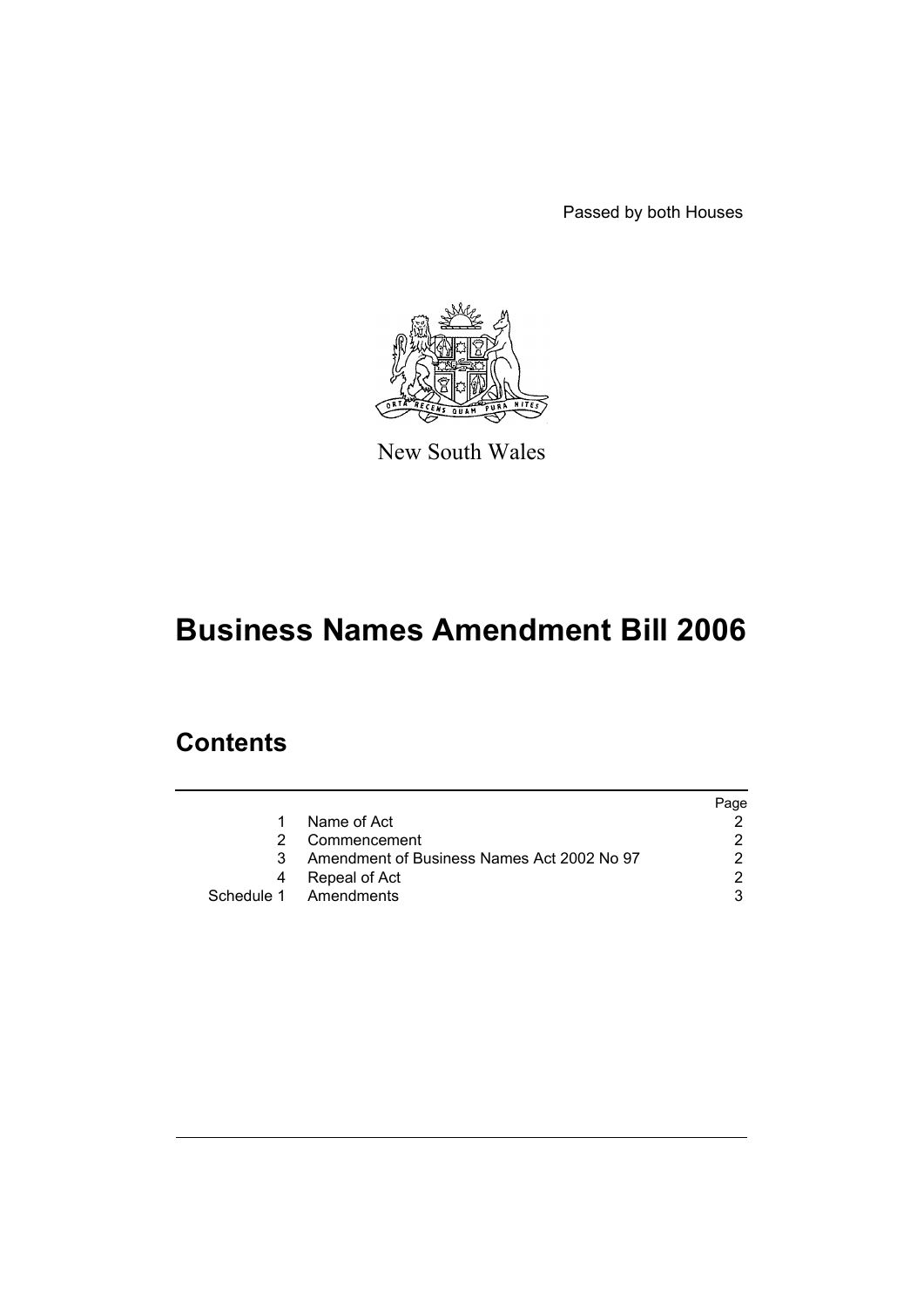*I certify that this PUBLIC BILL, which originated in the LEGISLATIVE ASSEMBLY, has finally passed the LEGISLATIVE COUNCIL and the LEGISLATIVE ASSEMBLY of NEW SOUTH WALES.*

> *Clerk of the Legislative Assembly. Legislative Assembly, Sydney, , 2006*



New South Wales

## **Business Names Amendment Bill 2006**

Act No , 2006

An Act to amend the *Business Names Act 2002* to make further provision with respect to the registration and use of business names; and for other purposes.

*I have examined this Bill, and find it to correspond in all respects with the Bill as finally passed by both Houses.*

*Chairman of Committees of the Legislative Assembly.*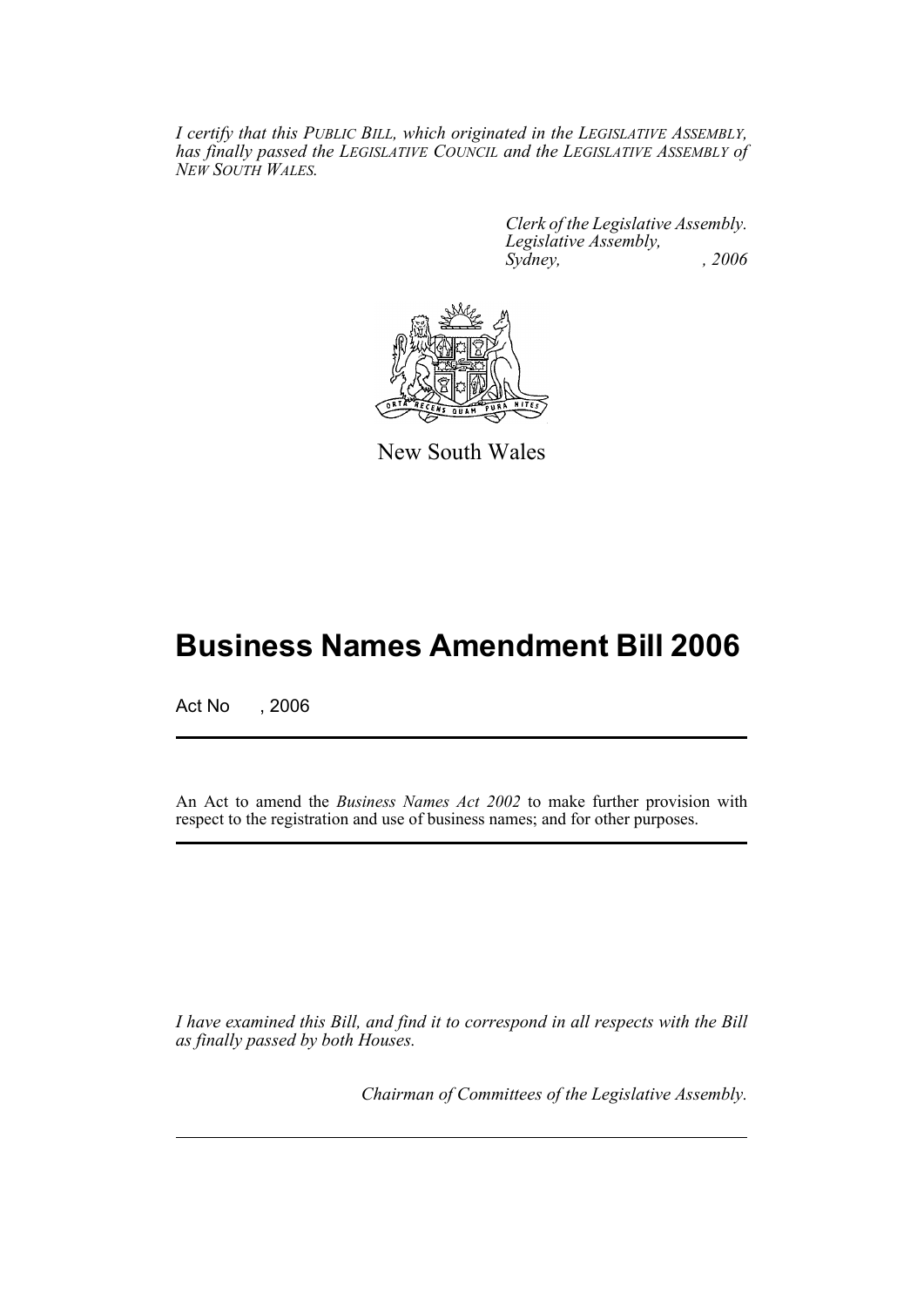#### **The Legislature of New South Wales enacts:**

#### **1 Name of Act**

This Act is the *Business Names Amendment Act 2006*.

#### **2 Commencement**

This Act commences on a day or days to be appointed by proclamation.

#### **3 Amendment of Business Names Act 2002 No 97**

The *Business Names Act 2002* is amended as set out in Schedule 1.

#### **4 Repeal of Act**

- (1) This Act is repealed on the day following the day on which all of the provisions of this Act have commenced.
- (2) The repeal of this Act does not, because of the operation of section 30 of the *Interpretation Act 1987*, affect any amendment made by this Act.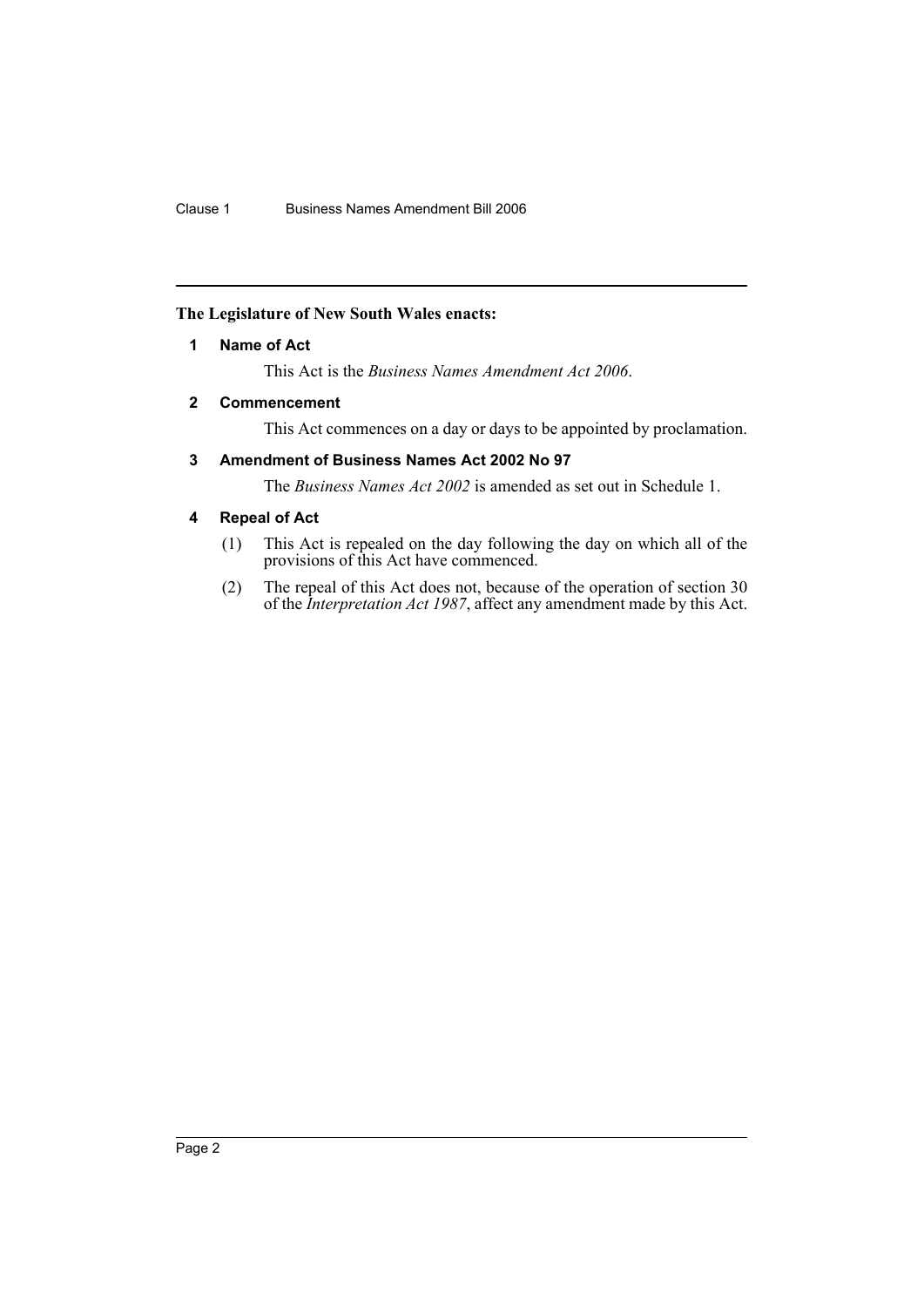Business Names Amendment Bill 2006

Amendments **Schedule 1** and the set of the set of the set of the set of the set of the set of the set of the set of the set of the set of the set of the set of the set of the set of the set of the set of the set of the set

### **Schedule 1 Amendments**

(Section 3)

**[1] Section 3 Definitions**

Omit the definitions of *Department* and *Director-General* from section 3 (1). Insert instead:

*Department* means the Department of Commerce.

#### *Director-General* means:

- (a) the Commissioner for Fair Trading, Department of Commerce, or
- (b) if there is no such position in the Department—the Director-General of the Department.

#### **[2] Section 5 Application to registration of Licensing and Registration (Uniform Procedures) Act 2002**

Omit "section 35  $(1)$ " from section 5  $(3)$   $(a)$ .

Insert instead "sections 35 (1) and 37 (3)".

#### **[3] Section 5 (3) (c)**

Omit the paragraph. Insert instead:

(c) applications for restoration of registration under section 39 of that Act must be made within 3 months of the registration expiring.

#### **[4] Section 6 Refusal of registration of certain business names**

Insert after section 6 (2A):

(2B) A business name that includes the word "sheriff" is not to be registered unless the use of that name is the subject of a consent granted under section 12 of the *Sheriff Act 2005*.

#### **[5] Section 6 (3) (a)**

Insert ", or existing business name capable of restoration under section 5 (3) (c)," after "business name".